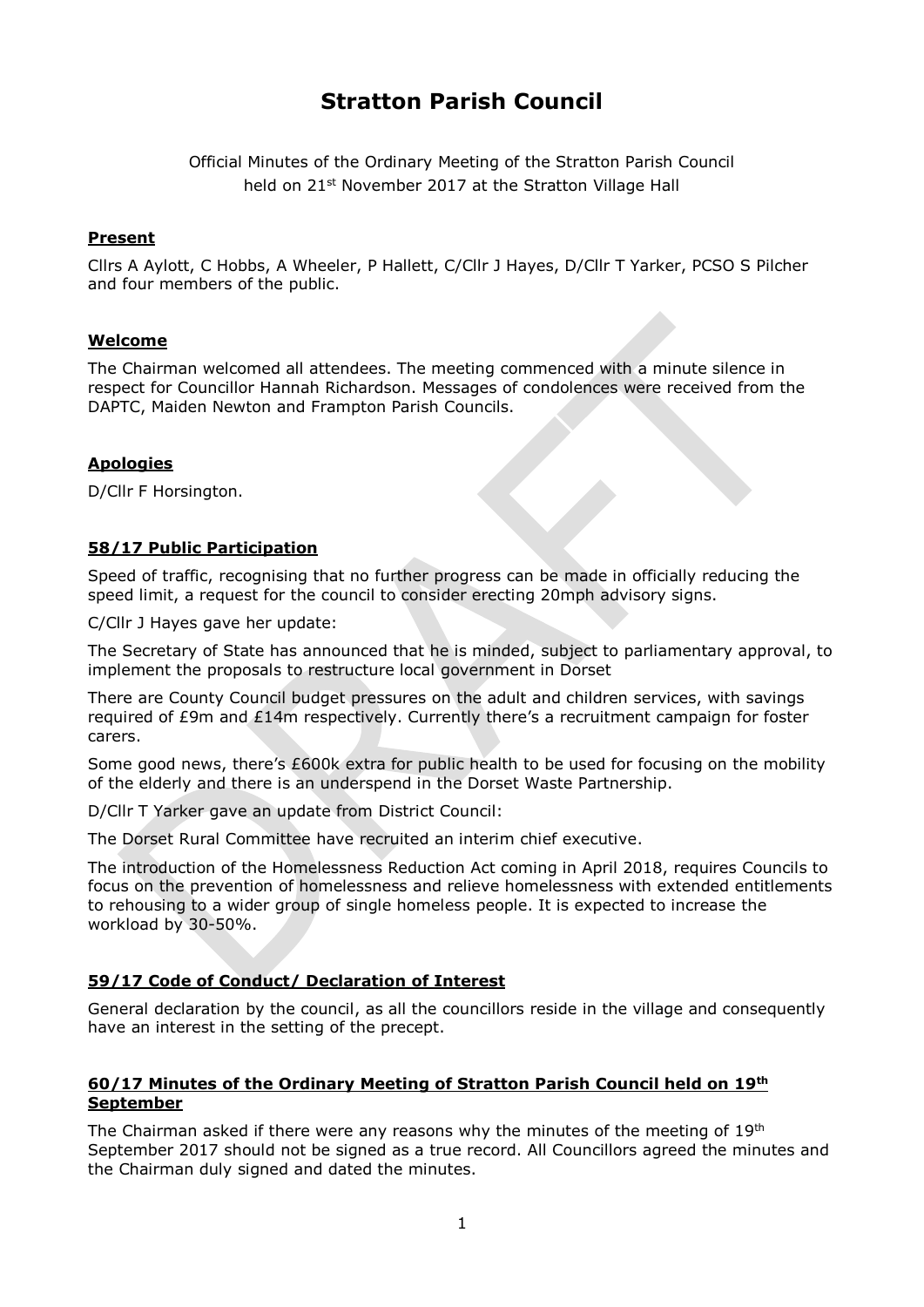# **61/17 Allowing Dog Access to the Recreational Fields**

Allowing dog access to the recreational fields was discussed a year ago and it was agreed to review the situation in 2017.

The Council considered the new order "The West Dorset Dog Related Public Spaces Protection Order 2017" in regards to the recreational areas within Stratton. The Council discussed whether to continue with the current practice of allowing dogs off the lead to use the Village Green and the Recreational Field. As the Council have not received any official complaints, the Council unanimously agreed to continue allowing dogs off the lead to use the Village Green and the Recreational Field.

It was noted that many non-residents use the recreational field to exercise their dogs.

# **62/17 Speed of Traffic Update**

The traffic working group have met with Highways and the Police to discuss ideas to reduce traffic speed through the village. There are various options in the plan however these will not be published in advance.

PCSO Sarah Pilcher offered to carry out speed checks at any specific days and times.

A new speed survey to be booked for the end of the financial year after some of the speed reduction plans have been implemented.

#### **63/17 Bus Services**

The Maiden Newton to Dorchester Ring and Ride Tuesday and Thursday service has been extended as long as demand covers the costs of running this service. Feedback received indicated that sufficient profit was achieved during October to help keep the service running over the winter months.

Details of the Ring and Ride Tuesday and Thursday service and the Wednesday DCT Service are given in the December/January edition of the Chalk Stream magazine.

# **64/17 General Maintenance**

# **a) Update on the hedges over-hanging the footway at Sawyers Lane**

The owner of the Old Village Hall has cut back their hedges and the pathway is clear.

#### **b) Review Maintenance List**

The list of actions was reviewed, the recreational field drainage ditches have been 60% completed and the condition of the Almshouses bus shelter will hopefully be checked by the end of year.

#### **c) Maintenance Contract Update**

The maintenance contract has been split into two, one for the Village Green and the other for the Recreational field. This would allow for smaller contractors to participate if the Council agreed to go follow the tendering process.

The current system of having two separate contractors since July 2017 has been working well, with many complements received on the standard of the Village Green since the current contractor started in July 2017, however, this extra quality does come at a cost.

The Chairman put forward two options for the council to consider:

- Does the Council want to go through the tendering process and award contracts?
- Or offer the work to known contractors on an annual contract at an agreed cost?

Cllr Cheryl Hobbs proposed that the council continue with the two current contractors on a rolling year basis. This proposal was unanimously approved by the Council.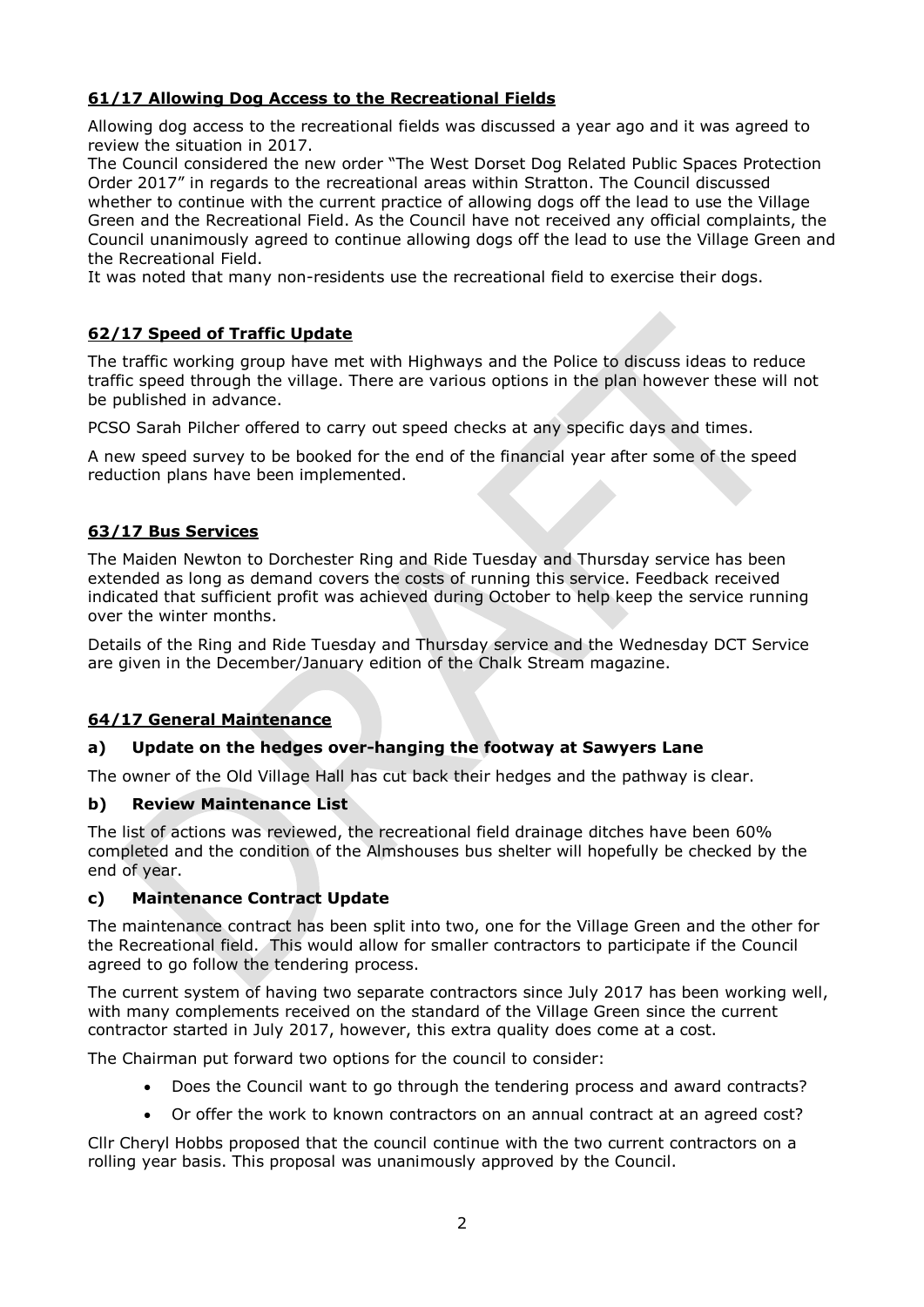# **65/17 Parish Council Website Update**

The basics of the new website has been rebuilt from another website, it is to be modified to make it Stratton specific and the historical data to be uploaded. The parish clerk is gaining experience of the design and implementation of the website, in particular the backups. The website will be introduced as soon as it is fully working, though no date has been set. The new internet name will be www.strattondorsetpc.org.uk

# **66/17 Parish Plan - Action Review**

A response has been received from the Village Hall Management Committee regarding the condition of the exterior decoration. Currently the committee have a number of external and interior improvement projects to focus on that have more priority.

There are no items within the Parish Plan that requires funding during 2018/19.

# **67/17 Christmas Tree and Carol Arrangements**

Christmas Tree - a private group in the village are willing to erect a tree on the Village Green. The Village Hall committee have agreed to provide electrical power for the tree lights. It's envisaged that the tree lights will be switched on at the village carols on the Friday 15th December. The order of carols to be agreed with the Durnovaria Silver Band.

# **68/17 Highways**

Update on the hedges and trees at the West end of the village that are under the control of Highways - Highways have been requested to trim back the hedges and trees

# **69/17 Planning Matters**

WD/D/17/002470 - No.1 Manor Close - No comments or objections from the Council

WD/D/17/002318 - Manor Farm, Grimstone - No comments or objections from the Council

# **70/17 Correspondence**

A letter of thanks received from the Youth Club for the grant.

An email from the Dairy regarding the dog mess on the footpaths, however this is outside the Council remit. Although all footpath users are encouraged to clean up after their animals.

# **71/17 Finance**

# **a) Discretionary Grants under Section 137 of the Local Government Act 1972**

The Council has awarded the following grants: -

Stratton Children's Christmas Party £120.00

Stratton Youth Club £120.00

Chalk Stream £60.00

Stratton (Dorset) Allotment Society£50.00

Frampton Rainbows £50.00

Stratton Coffee Club £25.00

Royal British Legion £20.00

All the cheques have been issued except for the Children's Christmas Party.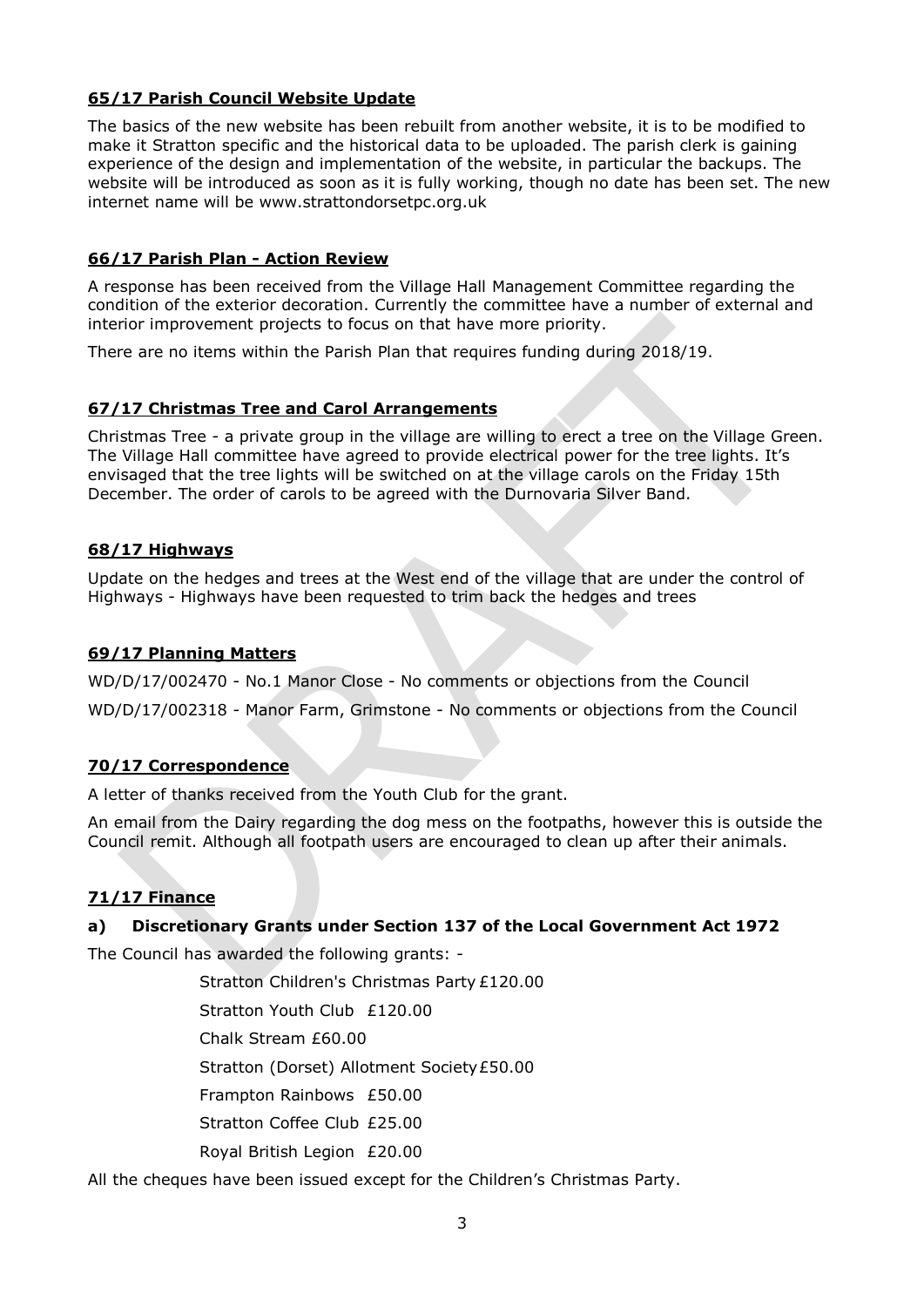# **b) Income and Expenditure**

#### **Accounts to 21st November 2017**

Monies in the Village Green account cannot be used for any other purpose

| <b>Account</b> | Parish    | V/Green   | <b>Parish</b><br><b>Plan</b> | <b>VAT</b> | <b>Balance</b> |
|----------------|-----------|-----------|------------------------------|------------|----------------|
| Balance b/f    | 8,072.20  | 34,486.61 | 837.94                       | 280.47     | 43,116.28      |
| Receipts       | 3,380.00  | 920.00    | 0.00                         | 0.00       | 4,300.00       |
| Payments       | 786.05    | 620.00    | 0.00                         | 0.00       | 1,406.05       |
| Balance c/f    | 10,666.15 | 34,786.61 | 837.94                       | 280.47     | 46,010.23      |

#### **PAYMENTS IN**

Precept - WDDC - Second Tranche 4,300.00

#### **TOTAL** £ 4,300.00

#### **PAYMENTS OUT**

| Kevin Kirk (Village Green) Invoice 25             | 90.00    |
|---------------------------------------------------|----------|
| Kevin Kirk (Village Green Hedges) Invoice 26      | 120.00   |
| Kevin Kirk (Village Green) Invoice 27             | 90.00    |
| DAPTC - New Clerks Course                         | 35.00    |
| Clerk's Salary                                    | 346.05   |
| Kevin Kirk (Village Green) Invoice 28             | 90.00    |
| Section 137 Grant - Stratton Youth Club           | 120.00   |
| Section 137 Grant - Chalk Stream                  | 60.00    |
| Section 137 Grant - Royal British Legion          | 20.00    |
| Section 137 Grant - Allotment Society             | 50.00    |
| Section 137 Grant - Coffee Club                   | 25.00    |
| DAPTC - Clerks Seminar                            | 60.00    |
| Section 137 Grant - 1st Frampton Rainbows         | 50.00    |
| Kevin Kirk (Village Green) Invoice 29             | 90.00    |
| Kevin Kirk (Rec Field Ditch Clearance) Invoice 30 | 140.00   |
| DAPTC - Publication                               | 20.00    |
|                                                   |          |
| TOTAL<br>£                                        | 1,406.05 |

#### **c) Budget Monitoring**

Current expenditure and income was discussed and compared against budget targets. Several areas of higher than expected expenditure was noted, these areas will be looked at the end of the financial year in case virement of budgets needs to occur. Overall budget targets were, however, in line with the set budget.

#### **d) Precept 2018/19**

The Chairman outlined the proposed budget for 2018/2019, in particular highlighting the additional expenditure required for the maintenance of the Village Green. Several items were discussed by Councillors before agreeing the final budget position.